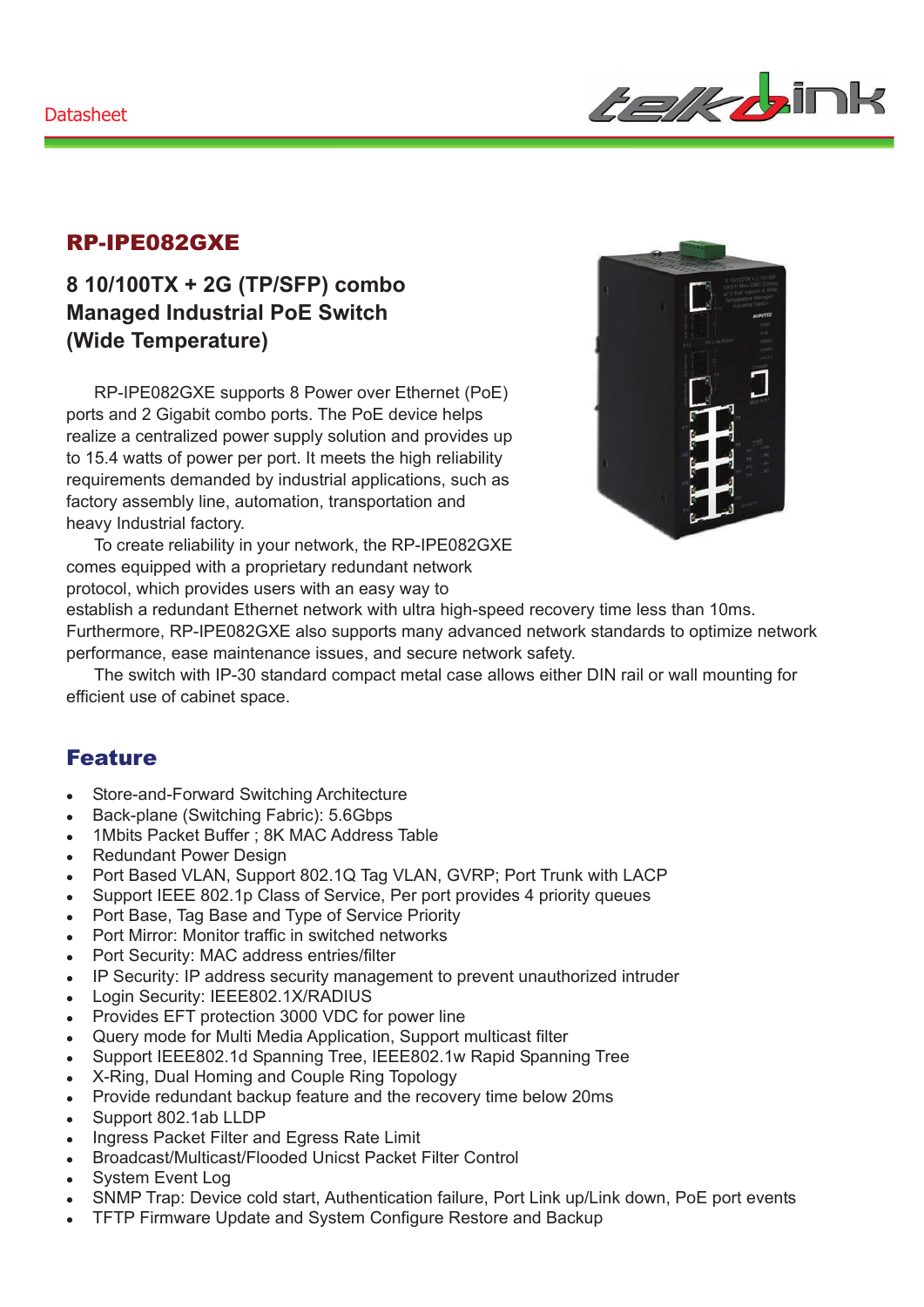• Supports 6000 VDC Ethernet ESD protection

# **Specification**

|                             | IEEE 802.3 10Base-T Ethernet                                                          |
|-----------------------------|---------------------------------------------------------------------------------------|
|                             | IEEE 802.3u 100Base-TX/ FX                                                            |
|                             | IEEE802.3ab 1000Base-T<br>$\bullet$                                                   |
|                             | IEEE802.3z Gigabit fiber<br>$\bullet$                                                 |
|                             | IEEE802.3x Flow Control and Back Pressure<br>$\bullet$                                |
| <b>Standards</b>            | IEEE802.3ad Port trunk with LACP<br>$\bullet$                                         |
|                             | IEEE802.3af Power over Ethernet<br>$\bullet$                                          |
|                             | IEEE802.1d Spanning Tree/ IEEE802.1w Rapid Spanning Tree<br>$\bullet$                 |
|                             | IEEE802.1p Class of Service<br>$\bullet$                                              |
|                             | IEEE802.1Q VLAN Tag<br>$\bullet$                                                      |
|                             | IEEE 802.1x User Authentication (Radius)<br>$\bullet$                                 |
|                             | IEEE802.1ab LLDP<br>$\bullet$                                                         |
| <b>Switch Architecture</b>  | Back-plane (Switching Fabric): 5.6Gbps<br>$\bullet$                                   |
|                             | Packet throughput ability (Full-Duplex): 8.3Mpps @64bytes<br>$\bullet$                |
|                             | 14,880pps for Ethernet port<br>$\bullet$                                              |
| <b>Transfer Rate</b>        | 148,800pps for Fast Ethernet port<br>$\bullet$                                        |
|                             | 1,488,000pps for Gigabit Fiber Ethernet port<br>$\bullet$                             |
| <b>Memory Buffer</b>        | 1Mbits built-in<br>$\bullet$                                                          |
| <b>Mac Address</b>          | 8K MAC address table<br>$\bullet$                                                     |
| <b>Flash ROM</b>            | 4Mbytes<br>$\bullet$                                                                  |
| <b>DRAM</b>                 | $\bullet$<br>32Mbytes                                                                 |
|                             | 10/100TX: 8* RJ-45<br>$\bullet$                                                       |
| Interface                   | 10/100/1000T/SFP Combo: 2* RJ-45 + 2* 100/1000 SFP sockets<br>$\bullet$               |
|                             | RS-232 connector: RJ-45 type<br>$\bullet$                                             |
|                             | RJ-45 port 1~8<br>$\bullet$                                                           |
| PoE pin assignment          | support IEEE 802.3af End-Span, Alternative A mode<br>Per port provides 15.4W ability  |
|                             | $\bullet$<br>Positive (VCC+): RJ-45 pin 1, 2,                                         |
|                             | $\bullet$<br>Negative (VCC-): RJ-45 pin 3, 6                                          |
| Protocol                    | <b>CSMA/CD</b><br>$\bullet$                                                           |
|                             | Per unit: Power (Green), Power 1 (Green), Power 2 (Green),<br>$\bullet$               |
|                             | Fault (Red), Master (Green), FWD (Green)                                              |
| <b>LED</b>                  | 8 port 10/100: Link/Activity (Green), Full duplex/Collision (Yellow)<br>$\bullet$     |
|                             | SFP port: LNK/ACT(Green), 1000T: LNK/ACT(Green), 1000M(Green)<br>$\bullet$            |
|                             | SNMP v1 v2c, v3/ Web/Telnet/CLI                                                       |
|                             | RFC 1215 Trap, RFC1213 MIBII, RFC 1157 SNMP MIB, RFC 1493<br>$\bullet$                |
| <b>SNMP</b>                 | Bridge MIB, RFC 2674 VLAN MIB, RFC 1643, RFC 1757, RSTP MIB,                          |
|                             | Private MIB, LLDP MIB                                                                 |
|                             | Port Based VLAN 256 entries<br>$\bullet$                                              |
| <b>VLAN</b>                 | IEEE 802.1Q Tag VLAN (256 entries)/ VLAN ID (Up to 4K, VLAN ID can<br>$\bullet$       |
|                             | be assigned from 1 to 4094.)                                                          |
|                             | GVRP (256 Groups)<br>$\bullet$                                                        |
| <b>Port Trunk with LACP</b> | LACP Port Trunk: 4 Trunk groups/Maximum 4 trunk members<br>$\bullet$                  |
| <b>LLDP</b>                 | Support LLDP to allow switch to advise its identification and capability<br>$\bullet$ |
|                             | on the LAN                                                                            |
| <b>Spanning Tree</b>        | Support IEEE802.1d Spanning Tree and IEEE802.1w Rapid Spanning<br>$\bullet$           |
|                             | <b>Tree</b>                                                                           |
| X-Ring                      | Support X-ring, Dual Homing and Couple Ring Topology<br>$\bullet$                     |
|                             | Provide redundant backup feature and the recovery time below 20ms<br>$\bullet$        |
| QoS                         | The quality of service determined by port, Tag and IPv4 Type of service,<br>$\bullet$ |
|                             | IPv4 Different Service                                                                |
| CoS                         | Support IEEE802.1p class of service, per port provides 4 priority queues<br>$\bullet$ |
| <b>Port Security</b>        | Support 50 entries of MAC address for static MAC and another 50 for<br>$\bullet$      |